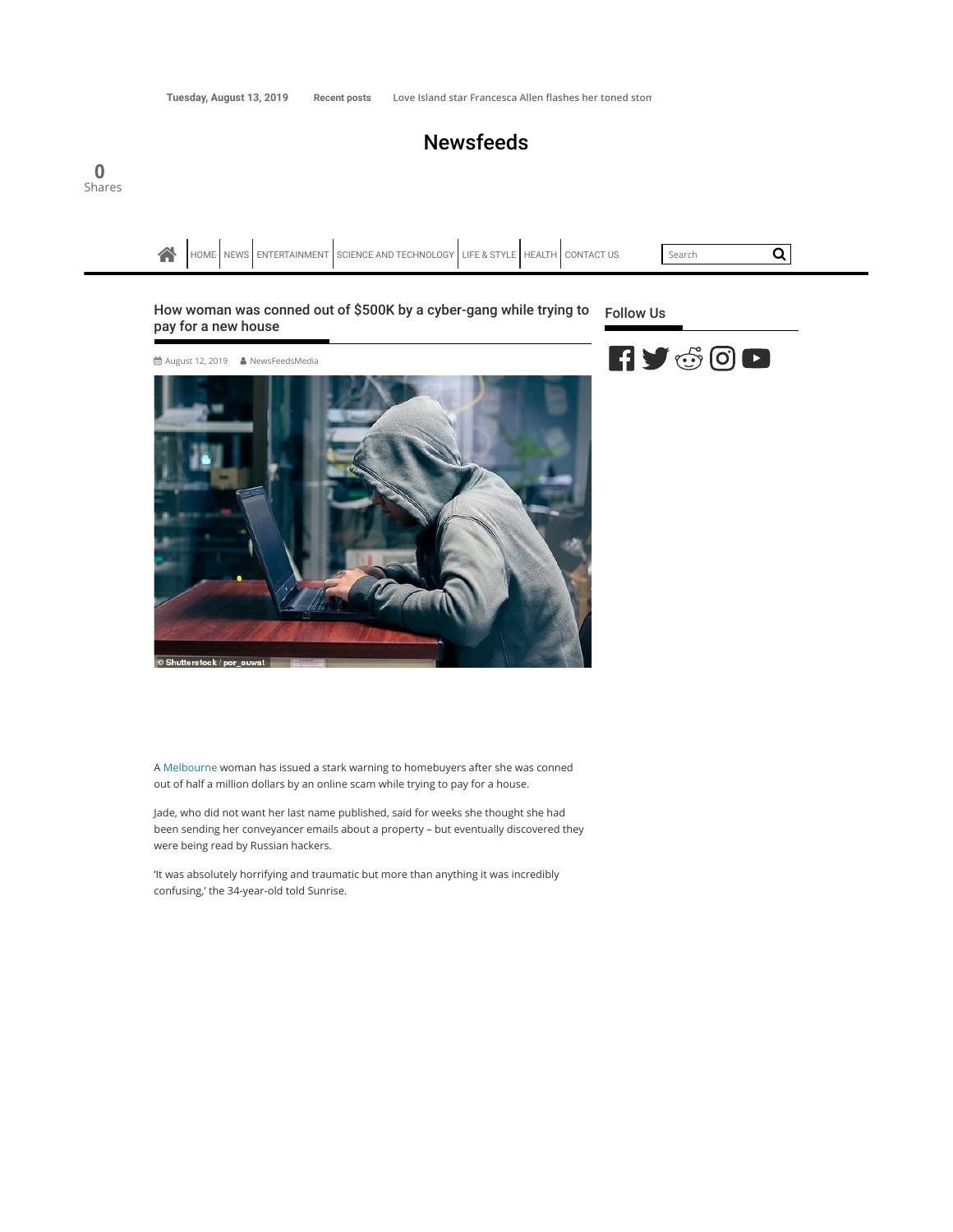

Homebuyers are being warned after a Melbourne woman was conned out of half a million dollars by online scammers while she was trying to pay for a house (stock image)

Unknown to Jade the Russian hackers had stolen her identity and had been monitoring her online activity for months.

They waited patiently for the right chance to make their move – eventually fleecing her for \$500,000.

The scam worked by the hackers intercepting emails sent between Jade and the conveyancer about the property she wanted to buy.

They would then send the email through to the addressee – along with any changes they wanted to make.

When it came time for funds to be transferred, the hackers added in their own bank account details and the money disappeared.

'There were lines of communication that had been building for weeks that I had never written,' she said.

Michael Connery, a cyber security expert who was drafted into the fight to find Jade's money, said the hackers were highly skilled.

'This was a very sophisticated hack that probably came from an organised crime gang. They were looking for a high value target,' he said.



Jade, who did not want her last name published, said for weeks she thought she had been sending her conveyancer emails about a property – but eventually discovered they were being read by Russian hackers

0 Shares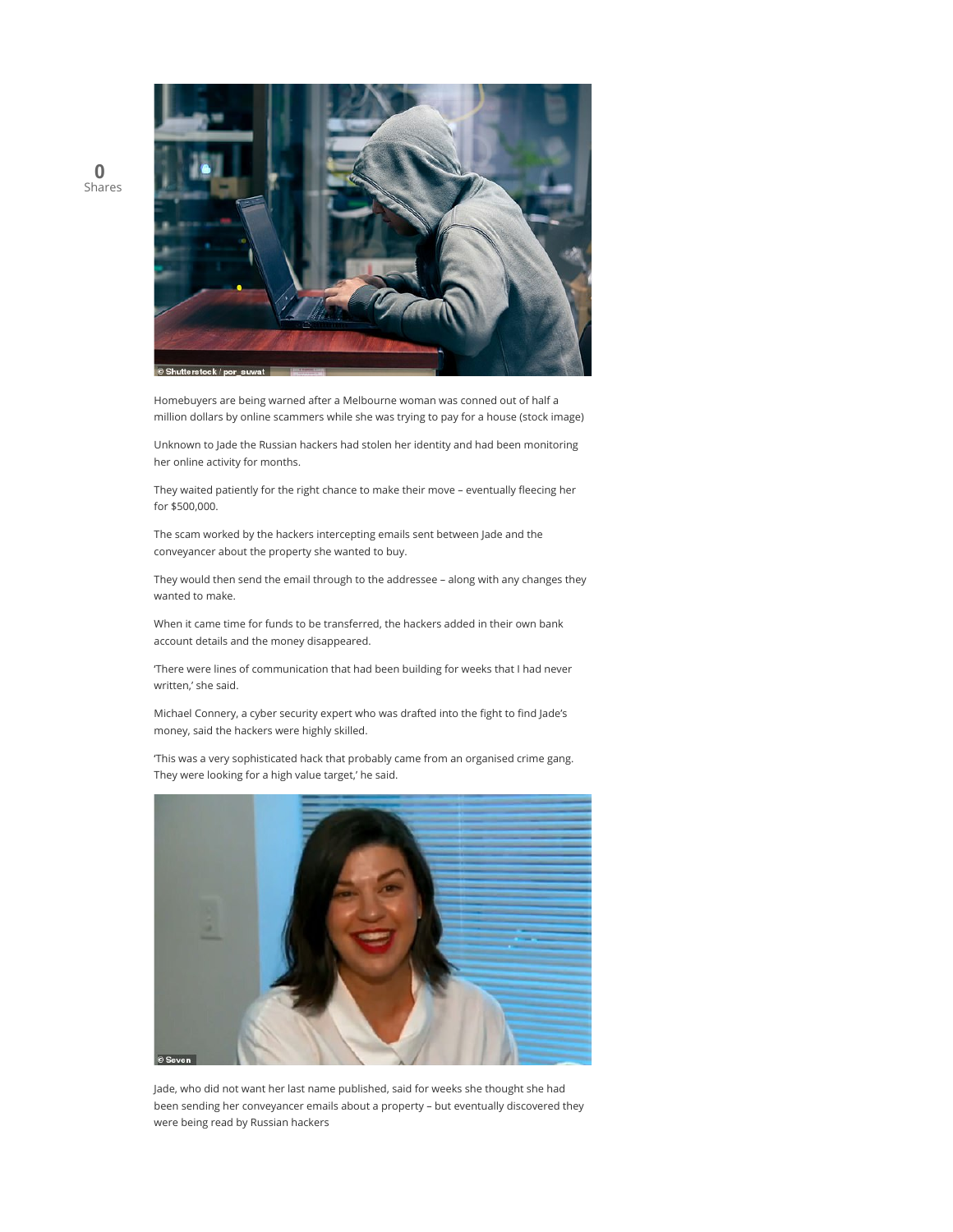Jade took time off work when she learned the money had vanished and frantically began to phone anyone she thought could help – including the police, banks, and financial regulators.



Eventually there was a breakthrough when her money was found – having been separated into three accounts but all still in Australia.

Usually in these situations the money would be siphoned overseas very quickly, making it impossible to find, Mr Connery explains.

Police worked quickly and miraculously managed to recover all of Jade's money.

Mr Connery said Jade was extremely lucky as she was the only person in his experience that had managed to recover their money.

Jade also acknowledges how lucky she is though she was critical of the bank's lack of help in her situation.

'The way that they step back and just leave you by yourself is frightening,' she said.

Jade's story coincides with scam awareness week, which hopes to make Australians more vigilante about the billions of dollars transferred online every month.

Tips from security experts when transferring large sums of money include to look for businesses that have two-step verification rather than a simple password and to call and confirm account details before making transfers.

## Source

## Spread the love 0 Shares

News

| « Norwegian Air plane damaged after    | Outback Jack couple are married with three |
|----------------------------------------|--------------------------------------------|
| crashing into fence at Gatwick Airport | children 15 years after the show $\gg$     |

## Related posts



 August 13, 2019  $\triangle$  NewsFeedsMedia  $\bigcirc$  0

Mom sues Bill and Melinda Gates-funded school after assault leaves son with brain damage

an educational organization to capitalize... funded by Bill and Melinda Gates, claiming her... News



**第 August 13, 2019**  $\triangle$  NewsFeedsMedia  $\bigcirc$  0

Trump promotes

Pennsylvania plant built of clergy, religious to turn natural gas deposits into plastics

A distraught mother is suing showcasing growing efforts President Trump sought to promote an area hungry for investment Tuesday by

News Politics



**篇 August 13, 2019**  $\triangle$  NewsFeedsMedia  $\bigcirc$ 0

More than 30 members activists sign letter declaring their churches immigrant 'sanctuaries': report

A group of more than 30 clergy members and religious activists in Birmingham, Ala., have signed a... News USA